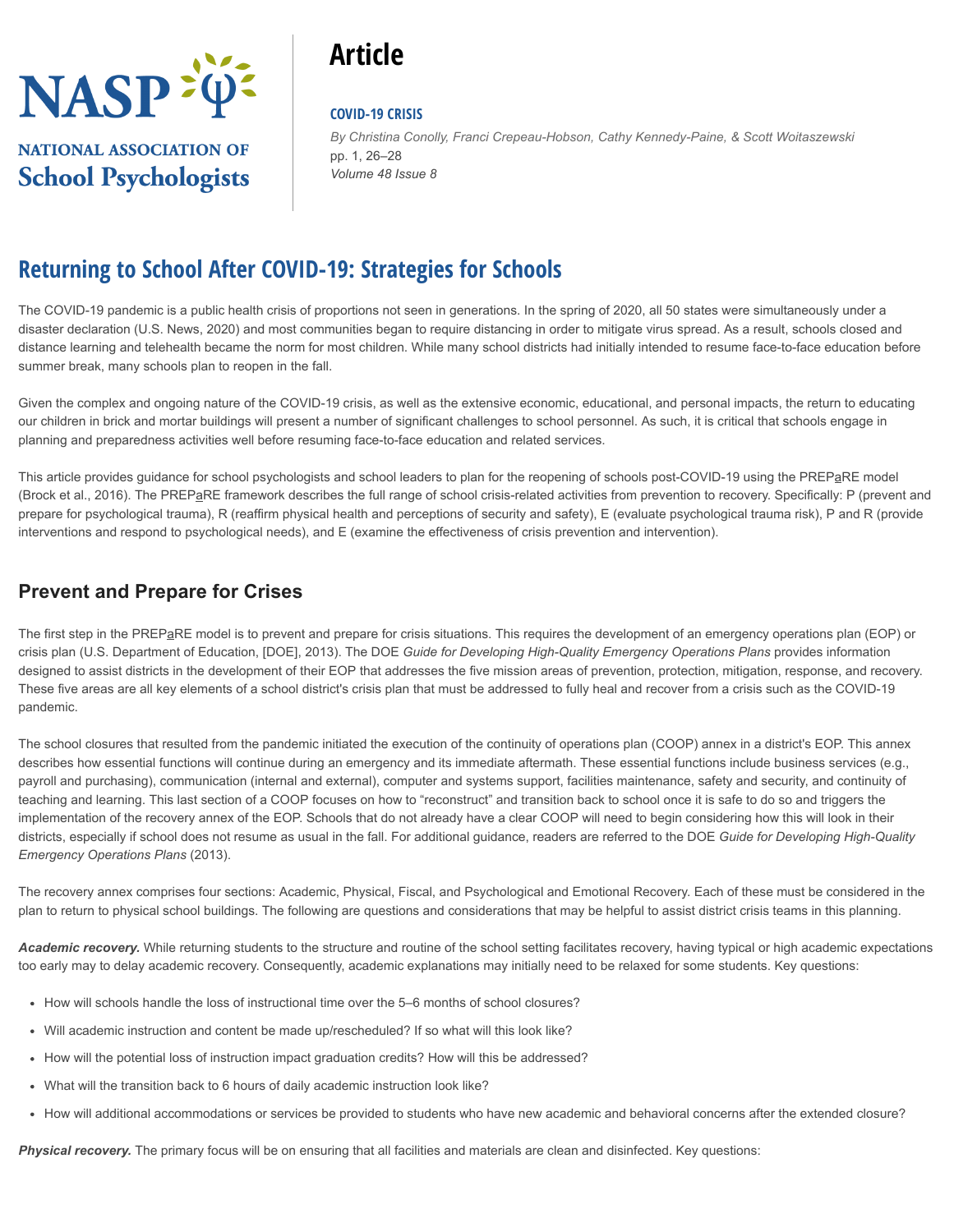- How will schools clean and sanitize the facilities (i.e., desks, chairs, tables, lockers, doorknobs, bathrooms, etc.) and the grounds (i.e., playground equipment, walkways, benches, doors, sports fields and equipment)? What measures will be taken by transportation staff to ensure busses are safe and sanitized? What funding is needed to support this effort?
- How will large group activities be structured (e.g., lunchtime, physical education, recess, assemblies)?
- How will the school ensure daily cleaning and sanitizing of all surfaces to prevent potential transmission of the virus?
- How will schools help students feel physically and psychologically safe in order for optimal recovery to take place? Consider the following strategies: rearrange classrooms so that there is physical distance between student desks/work spaces; provide classrooms with adequate hand sanitizer and disinfecting wipes, and require regular, scheduled use of these; provide masks for staff and students to wear if they choose.

#### *Fiscal recovery.* Key questions:

- How will districts manage budgetary concerns due to the crisis response? This includes paying for any unanticipated expenses that arose due to distance learning needs.
- How will districts provide compensatory services if special education services were not provided during the closure?
- How will information be provided to staff about compensation and the return to work? Does this involve negotiations with the union(s)?
- Are there sources of emergency relief funding available?

*Psychological and emotional recovery.* Additional information regarding this aspect of recovery is addressed in sections below. Key questions:

- How will the district engage in trauma informed practices and provide crisis intervention for students and staff members?
- How will building crisis response teams identify those students and staff members that need intensive support? What district and community resources are available for students and staff members in need?
- How will the school approach memorializing staff or students who died during school closures, especially if there are large numbers? What will be the emotional impact of multiple memorials over a short period of time?

#### **Reaffirm Physical Health and Welfare and Perceptions of Safety and Security**

Consistent with physical recovery considerations, the first priority upon the return to school will be to keep students and staff physically healthy and safe. Before any psychological recovery can occur, staff and students will need to be physically safe and to have their basic needs met. If students' physical safety needs are not met, they will not be able to learn. Similarly, the physical needs of staff members must be met to ensure that they are able to care for their students. As such, schools must fully address all issues described in the physical recovery plan prior to schools reopening, as well as once schools are in session. Moreover, schools must clearly demonstrate to students and staff that they are returning to a safe environment. Key questions:

- How will safety and sanitation measures be communicated to staff, students, and parents?
- Should schools begin the school year with partial or shorter school days to acclimate kids and staff members to getting back on the school bus and attending school again?
- How will the school ensure that basic needs of students and staff are met? This may be important considering the negative economic impacts of the pandemic.
- How will students with special needs be supported? Students with disabilities or those with chronic illnesses may require special actions to ensure their physical safety. For example, ensure that students with autism spectrum disorders are provided supports to adapt to any changes in the routine or environment. For students with cognitive delays, clearly communicate that they are safe and what they need to do to remain safe.

Recovery from a crisis such as the COVID-19 pandemic cannot occur solely with the reaffirmation of physical safety; students and staff must also truly believe they are safe. As such, once physical safety is addressed, schools must take steps to promote a sense of psychological safety. This includes strategies such as visibly and concretely demonstrating that the return to the school environment is safe. For example, post videos on the district's and schools' websites showing the school superintendent and other personnel demonstrating the measures the district is taking to clean and sanitize the schools, both prior to opening and ongoing. Or use social media to display signs and video messages reminding people about proper handwashing and how to properly cover a cough or sneeze.

In addition to visibly demonstrating the safety of the school setting, other strategies that promote a sense of safety and security include providing opportunities for action. Encouraging students to participate in efforts aimed at addressing crisis-generated challenges can help reduce feelings of helplessness and uncertainty. For example, tell students what they can do to ensure their physical safety (e.g., wash their hands, do not touch their face); engage them in sanitizing activities (e.g., go to the office for supplies, clean their own desk and materials); and include them in efforts to help the community (e.g., canned food drive).

A final consideration in promoting a sense of psychological safety is the importance of adult reactions in reaffirming not only objective physical health, but also perceived safety and security, especially for young children. Thus, if the adults are calm and positive about returning to school, it is more likely that the students will feel that way as well. This speaks to the need to ensure that staff members' perceptions of psychological safety have also been addressed.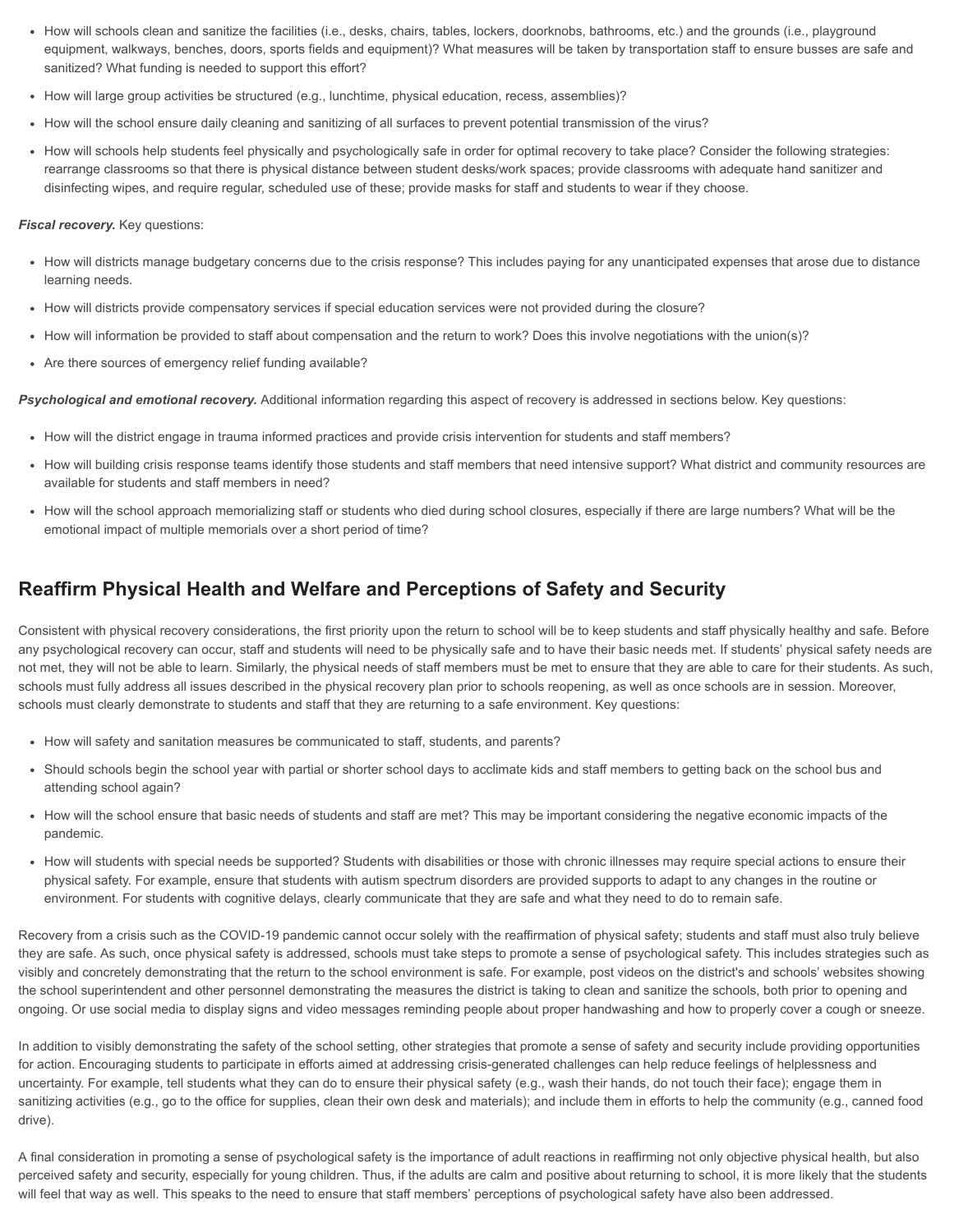### **Evaluate Psychological Trauma Risk**

According to the PREPaRE model, school-based crisis teams must be ready to actively evaluate the needs of the students and, potentially, staff member colleagues following a crisis event. Psychological triage involves the identification of the highest-concern students first, while being ready to identify and check on moderate-concern and lower-concern students, too, as needed. An emergency room metaphor may be particularly appropriate when widespread psychological trauma is expected, such as what we might expect following a pandemic like COVID-19 (i.e., crisis teams must get to those with the most significant needs first). Others seeking assistance may have moderate or low needs and can "take a seat in the waiting room," to be seen as soon as possible, or perhaps even be evaluated as coping adequately with minimal universal supports in place. Those with the highest needs should receive intervention first and as soon as possible.

### **Variables to Consider When Doing Triage**

*Event variables.* Event variables involve school-based crisis response teams reflecting on the nature of the event to estimate how much overall trauma or devastation may be expected. For example, generally, events that are human caused and intentional result in the highest levels of psychological trauma. While the COVID-19 virus was neither human caused nor intentional, other related event characteristics must also be considered (e.g., predictability, duration, consequences, intensity). Most people would likely report believing the extreme nature of this COVID-19 pandemic was highly unpredictable, the duration of this event has been and may continue to be long, and the consequences and intensity have been and may continue to be extremely significant for many. Event characteristic outcomes like this are often connected to widespread or significant psychological trauma among many students and staff members in schools.

Individual risk factors. Beyond the event variables just discussed, school-based crisis teams must consider the risk factors individual students and staff members bring with them upon return to the school setting. Of particular concern are individuals who were physically or emotional proximal to problems associated with the pandemic. While to some extent, all of humanity has been exposed to COVID-19, clearly some will have been more exposed to the effects of the virus than others. Examples are numerous, but may include things like being physically near and observing ill or dying loved ones (both physical and emotional proximity) or experiencing an increased level of domestic violence at home due to increased stress levels in the family (both physical and emotional proximity). Individuals who were physically near or emotionally close to individuals involved in a crisis are known to be at the highest risk for psychological trauma, and school-based crisis teams must attempt to identify and respond to those individuals quickly. Other individual risk factors that must be considered include various internal and external vulnerability factors (e.g., previous trauma history, perceptions of aloneness, underdeveloped support systems, living in poverty).

*Individual warning signs.* When schools reopen and resume traditional functioning, there may not yet be a clear and obvious closure to the COVID-19 pandemic, as it is unlike other crisis events that have clearer beginnings and ends. School-based crisis teams can expect that many students and staff members will still be experiencing this event directly in some ways (e.g., ongoing family illness, financial distress). Many individuals may still feel unsafe, as the threat may not be perceived as having passed. It then follows that many students and staff members may continue to demonstrate initial crisis reactions such as shock, anger, difficulty concentrating, increased anxiety, and emotional numbing. While for some, those initial crisis reactions may begin to remit before school resumes, for others, reactions may endure and have the potential to contribute to psychopathology. As part of the triage process, school-based crisis teams must identify those who are displaying enduring reactions or other indicators for immediate mental health crisis intervention (e.g., hopelessness, panic attacks, signs of significant depression).

## **Timing of Triage**

Given that significant time will have already passed from the start of COVID-19 pandemic to the time students return to school, it will be particularly important to begin the triage process as soon as possible. School-based crisis teams are encouraged to begin preparing to do triage before students return to school, so the process can hit the ground running on Day 1. Crisis teams are highly encouraged to meet, virtually if necessary, several days or even weeks prior to the actual return of students to the school setting.

It is important to remember that triage is not simply a one-time evaluation; rather, it is always an ongoing process. Early crisis response team meetings during a pandemic could be used to review the event variables, risk factors, and warning signs that must inform primary/early triage decisions. Additionally, attempts can be made during early meetings to identify students who have experienced more significant physical proximity or emotional closeness to the direct effects of COVID-19, and students who have been previously identified as having various internal or external vulnerabilities could be identified for potential checking-in. Once interventions begin, ongoing monitoring of students should continue (i.e., secondary triage), as warning signs may come and go and individuals' needs are likely to shift over time. Finally, *referral triage* may occur as school-based interventions wrap-up, for students who are identified as needing longer-term Tier 3 psychotherapy.

### **High-Quality Triage Strategies**

- Reconnect with community-based mental health services to confirm availability and expertise in serving youth with psychological trauma and related needs.
- At a staff meeting shortly after returning to school, engage teachers and other educators to assist with the triage process.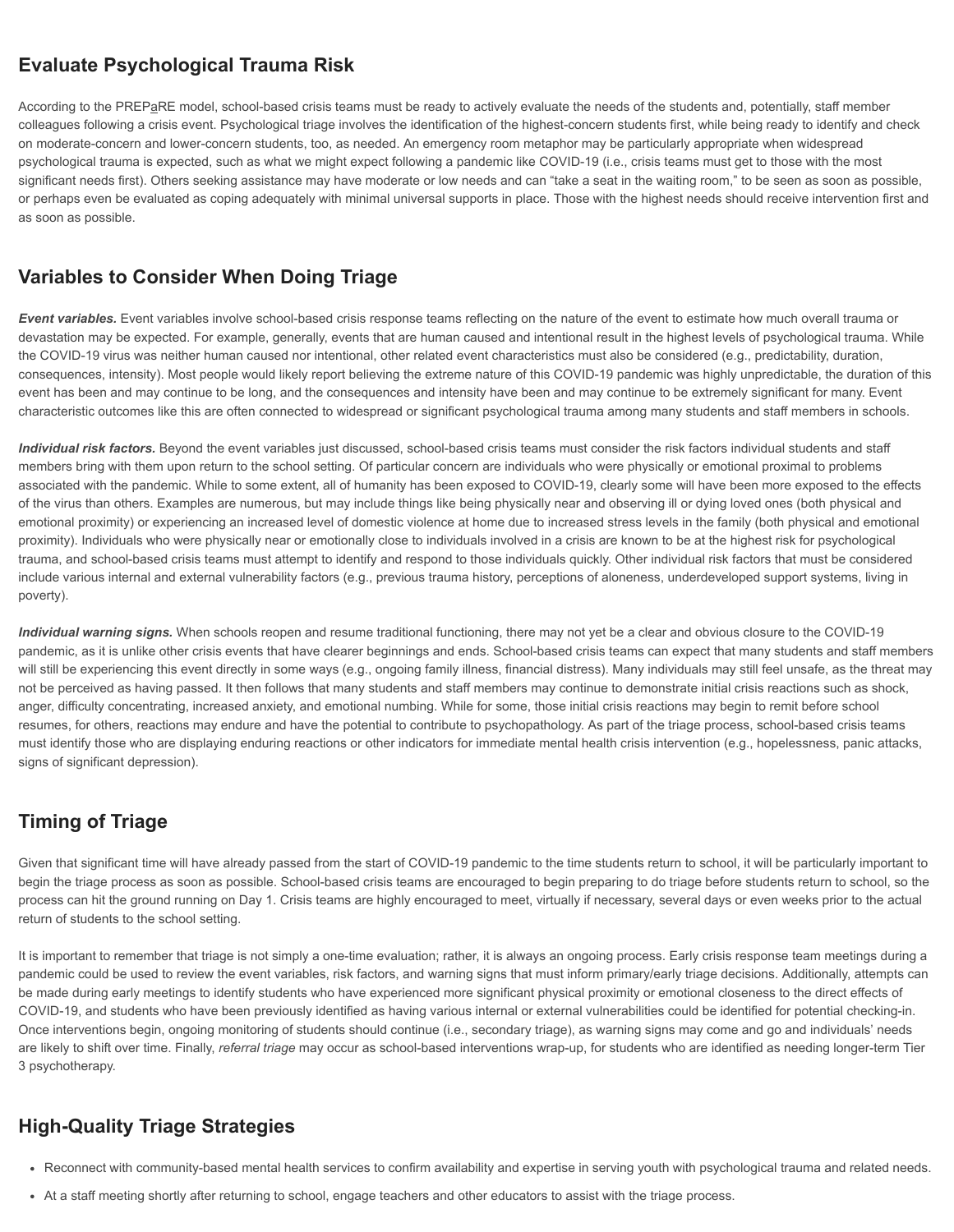- Communicate frequently with families and other caregivers and share information about crisis reactions and warning signs.
- Utilize a documentation process (e.g., a way to note which students have been seen by a school-based mental health professional). For example, will a cloud-based documentation form be used?

#### **Provide Crisis Intervention and Respond to Mental Health Needs**

It is recommended that students return to school and familiar routines as soon as possible following a crisis. Getting kids back to school helps establish stability and continuity and is associated with reduced traumatic stress. It also allows staff to continue triage and monitor the needs of the school community. However, unlike an acute traumatic stressor that has a discrete beginning and end, the ongoing and uncertain nature of the COVID-19 pandemic creates the potential for chronic stress. Chronic stress causes the body to stay in a constant state of alertness, despite being in no immediate danger. Furthermore, the pandemic will result in significant loss for students and their families, as well as staff. In addition to the loss of life, significant financial and economic losses will result. Many individuals will struggle with food and housing insecurities that will contribute to mental health challenges and additional stress. Consequently, it will be critical for districts to use a trauma-informed lens when planning for intervention and responding to mental health needs. A trauma-informed approach to education acknowledges that a crisis such as the pandemic can limit an individual's ability to attend and learn and to regulate their behavior and emotions. This includes both students and adults in the school setting.

#### **Multitiered System of Supports**

The PREPaRE model advocates that school mental health crisis interventions be offered on a broad continuum. This includes interventions at the universal, selected, and indicated levels. Using such a multitiered system of supports is an effective means of meeting the varying needs associated with crisis exposure.

*Tier 1—Universal interventions and support.* Universal interventions are provided to the entire community. These include the previously described strategies of prevention of psychological trauma, reaffirmation of physical health, ensuring perceptions of safety and security, and evaluation of psychological trauma risk.

*Reestablishing social supports.* The reestablishment of natural social support systems is one of the most powerful of crisis interventions and is often the only crisis intervention needed for many individuals. Positive, nurturing interactions with trustworthy peers, teachers, and other caregivers is regulating and can calm the stress response that may be a consequence of a chronic stressor such as the pandemic.

There are a number of strategies that schools might consider employing to facilitate the reestablishment of social supports upon the return to school. One approach a school might consider is hosting an open house the day before classes resume. The open house is a comfortable and safe way for students to return to their school and allows for students to reconnect with peers as well as teachers and other school staff in a safe, supervised context. For example, in addition to having teachers in their classrooms where students can visit with them, the open house might offer common gathering areas such as the cafeteria for students. Students can be encouraged to draw or make get well or sympathy cards individually or in groups. Designated support rooms for those who might be struggling should also be available. Floating crisis responders should be available to listen, reflect, empathize, and provide coping suggestions or resources. An open house is an excellent place to engage in triage. Observe and take note of any students, parents, or staff who may be in need of follow-up and additional intervention or support.

*Information sharing and psychoeducation.* The PREPaRE model advocates the sharing of information as a Tier 1 intervention because this can foster a sense of empowerment and facilitate recovery. An understanding of the reality of the incident and the danger can foster a sense of safety. As such, facts and information should be shared with the entire school community, including primary caregivers and families, both before and during the transition back to face-to-face education.

As part of planning and preparedness, school leaders should develop a fact sheet that includes all verified pertinent information about the crisis, including what is known about the nature of the pandemic and the numbers of those who became ill or died (both in the local, district context and more broadly). Additionally, information regarding potential crisis reactions, (including those associated with chronic traumatic stress), the specific steps the school and district are taking to address safety concerns, and available resources should be included. This fact sheet can be used to develop informational documents that can be posted on the school's website, sent home to primary caregivers, and used in the context of other crisis interventions such as classroom meetings and caregiver trainings.

*Classroom meeting.* An effective way to share factual information with students is via a classroom meeting (Reeves et al., 2010). Ideally, classroom meetings should be led by a familiar classroom teacher and held as soon as possible after the crisis. For example, when students return to school, the first 20 minutes of first period might be dedicated to a pandemic-related classroom meeting. Teachers should be given a script to read so that all students receive the same information at the same time. Schools might consider giving teachers the option of having a "mental health buddy" with them in the classroom during this time. This professional can answer questions and support the teacher and students as needed. As with many PREPaRE crisis interventions, classroom meetings provide an opportunity to engage in triage and identify students who may need additional or more intensive supports.

It is critical that teachers are provided with the same factual information, as well as instruction on how to structure their classes in the immediate days following the resumption of face-to-face schooling. While some teachers may instinctively know that their students need structure and routine to feel safe, some may not and will need guidance regarding how to structure their classes and approach instruction. Additionally, the process for referring students to the school-based crisis response team must be shared with teachers. This information can be disseminated during a caregiver training offered to teachers and other school staff.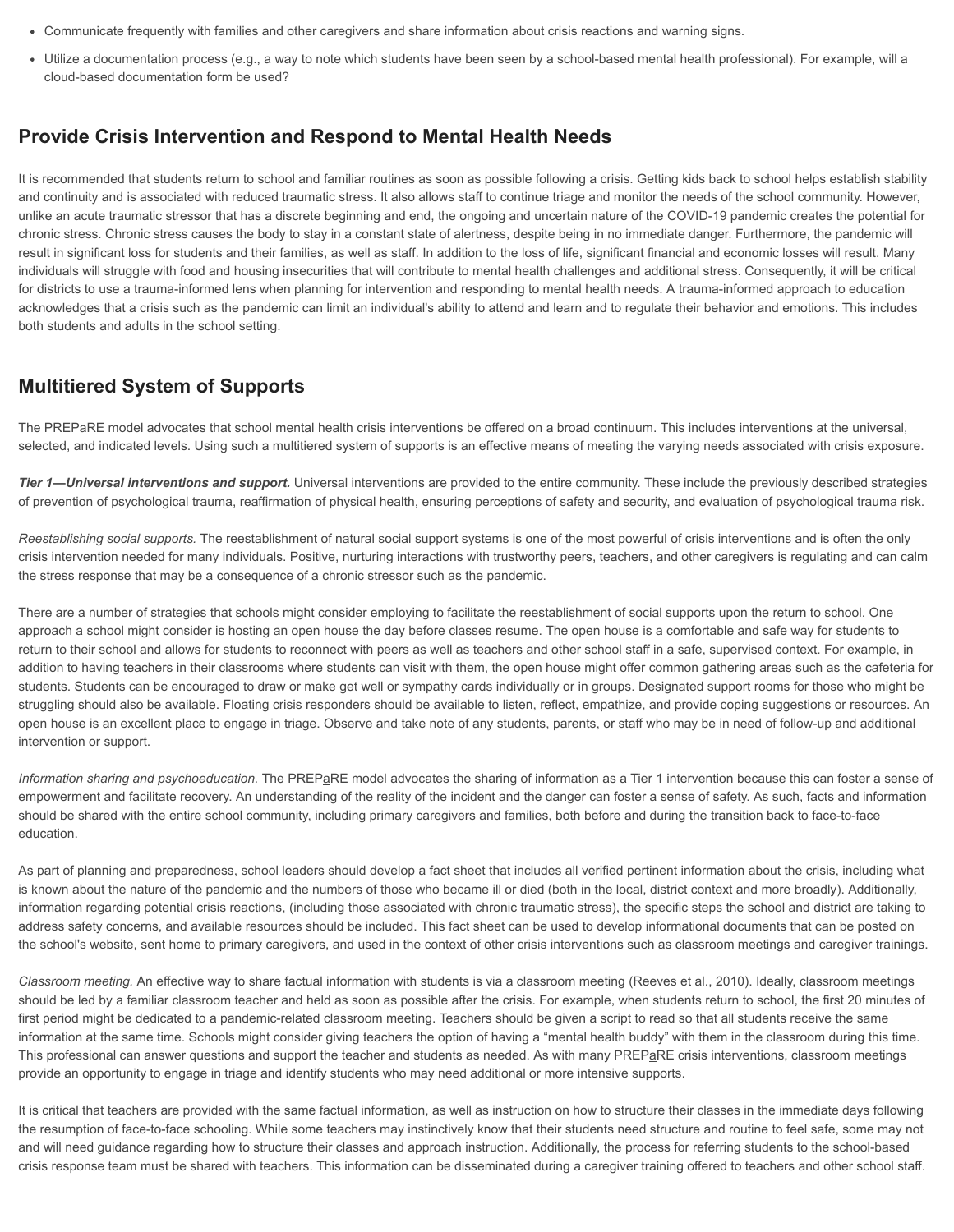*Caregiver training*. As a Tier 1 crisis intervention, caregiver trainings are an efficient means of sharing the facts about the pandemic. Additionally, caregiver trainings are intended to teach adults how to support their children or students, give information about common and psychopathological reactions, and provide strategies for managing crisis reactions. This should include information related to the impact of the chronic nature of the COVID-19 pandemic and the potential effects of chronic traumatic stress. Caregiver trainings for teachers can be incorporated into the first staff meeting scheduled at the school to plan for the return to face-to-face learning. Ideally, parents and other primary caregivers should have the opportunity to participate in their own caregiver training prior to the reopening of the school.

**Tier 2–Selected/targeted interventions.** These interventions are provided to students who need additional support beyond universal supports.

*Psychoeducational groups.* Students who have crisis-generated problems may benefit from a psychoeducational group. As a Tier 2 intervention, psychoeducational groups are intended for those selected students who need more direct intervention, and work well for preexisting groups, such as students whose teacher fell ill with the virus. The PREPaRE model of psychoeducational groups includes four basic tenets that can be helpful in planning: sharing of crisis facts, identifying and normalizing crisis reactions, identifying maladaptive crisis reactions and coping strategies, and development and promotion of healthy forms of coping and stress management.

Psychoeducational groups parallel caregiver trainings in terms of process and goals; however, the focus is shifted from taking care of others to taking care of oneself. Psychoeducational groups can reduce distress and strengthen a sense of self-efficacy and promote adaptive coping. The group can be offered in a natural environment such as a classroom and can be offered as soon as the need has been identified.

*Group crisis intervention.* More intensive than psychoeducational groups, group crisis intervention is a Tier 2 intervention designed for more traumatized students. These groups are similar to other psychological first aid approaches and are not intended to be an ongoing intervention. Rather, the group is an active and direct attempt by crisis interveners to promote adaptive coping and directly respond to acute distress. This intervention is appropriate for individuals who shared a crisis-related experience and who would like to talk about it. For example, a group crisis intervention might be offered for students whose teacher died from the virus or for students who lived in an apartment building where a number of tenants died. Because this intervention includes the sharing of crisis stories and reactions, the use of triage data in the careful selection of group members is critical. As such, group crisis interventions will likely be offered later than the Tier 1 interventions, perhaps several weeks after school resumes.

*Individual crisis intervention.* A final Tier 2 intervention is individual crisis intervention. This intervention is intended for students whose crisis reactions have overwhelmed their coping abilities. This intervention is not psychotherapy and is typically offered "on the fly" to anyone who appears to have immediate coping challenges. Students who are acute trauma victims (i.e., those directly impacted by the virus, such as those who had been ill or had family members who were ill) may benefit from the specific coping guidance included in individual crisis intervention.

*Tier 3—Tertiary interventions.* Tier 3 interventions are designed to address significant crisis-generated problems.

*Referral to community mental health intervention.* Unfortunately, some students may return to school with challenges that cannot be addressed via school-based crisis interventions. These individuals, who have adverse reactions and develop psychopathology, will need to be referred for psychotherapeutic treatments. Making such referrals requires that crisis team members know when a referral should be made, as well as where to refer the individual. Having knowledge of professionals in the community who can provide therapeutic treatments appropriate for traumatic stress is critical to this process. Additionally, referral procedures must be developed well ahead of time in collaboration with the school administrator.

CBITS. While not officially part of the PREPaRE framework, the cognitive behavioral intervention for trauma in schools (CBITS) program might be considered as a Tier 3 intervention. CBITS is a school-based group and individual intervention (Jaycox, Langley, & Hoover, 2018). It is designed to reduce symptoms of posttraumatic stress disorder (PTSD), depression, and behavioral problems, and to improve functioning, grades and attendance, peer and parent support, and coping skills.

CBITS can be used with students 5th through 12th grade who have witnessed or experienced traumatic life events such as community and school violence, accidents and injuries, physical abuse and domestic violence, and natural and man-made disasters. CBITS uses cognitive–behavioral techniques (e.g., psychoeducation, relaxation, social problem solving, cognitive restructuring, and exposure). The CBITS manual and online training can be accessed for free ([https://cbitsprogram.org\)](https://cbitsprogram.org/).

#### **Examine the Effectiveness of Crisis Preparedness and Intervention**

The fifth and final element of the PREPaRE model refers to the ongoing examination of school safety and crisis response efforts. This allows for the making of adjustments to the EOP and subsequent response and recovery efforts as well as the opportunity to celebrate the work that was accomplished. Part of the examination process should include an after action report. This report, completed by the district team, documents the description of the pandemic event, what went well in the crisis response, what needed improvement/lessons learned, and what are the next steps needed to improve the plan in the future. Additional means of examining effectiveness include analysis of data collected pre- and postcrisis. This might include academic indicators, such as grades and test scores, as well as behavioral indicators such as disciplinary referrals and actions and attendance rates. Parents, students, and staff can also be surveyed regarding their evaluation of the response and recovery.

### **Conclusion**